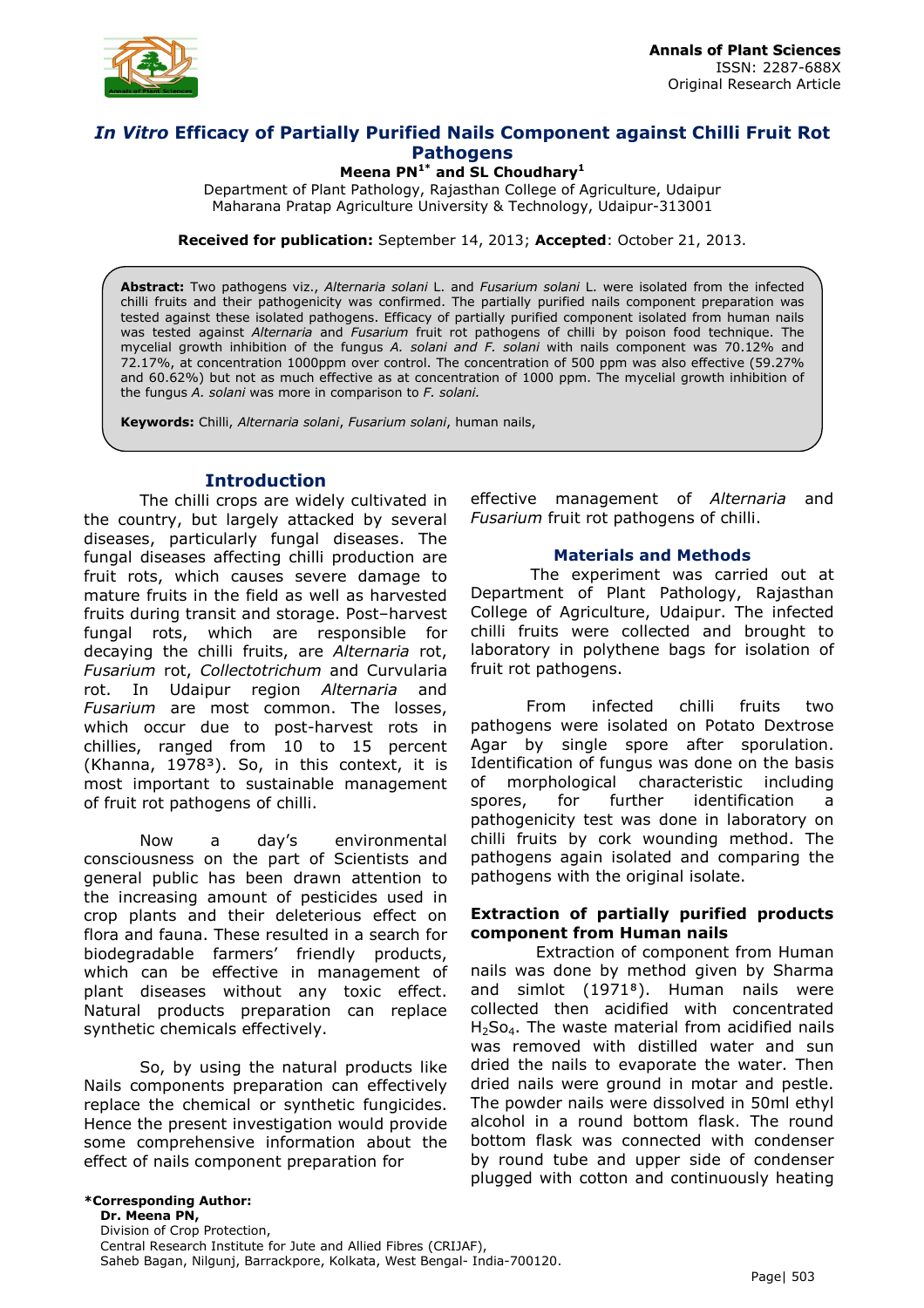at the temperature of 60ºc in heated mental at least 30 minutes. The ethyl alcohol of extract was removed by above mention method. When the volume of the extract remained  $1/3^{rd}$  of total volume, the boiling was stopped. Then extract was solidified by vacuum evaporation method.

### *In vitro* **inhibitions of chilli fruit rot pathogens by human nails**

 The antifungal activity of partially purified product component obtained from nails was tested at two concentration viz., 500ppm and 1000ppm under this study in *in vitro* against mycelial growth of plant pathogens by using poison food technique (Grover and Moore, 1962²).

Human nails preparation was added in  $$ sterilized PDA aseptically, thoroughly mixed and 25ml of medium was poured in each petri dish. These petri dishes were inoculated with 2mm disc taken from fresh peripheral growth of seven days old culture of the pathogens and incubated at 28±1ºc. Experiment was replicated thrice along with control. Observation was recorded on radial mycelial growth along with the two diagonals through the center of the colony after four days of inoculation. Growth inhibition percentage was calculated by the following formula (Bliss, 19341).

$$
I = \frac{C - T}{C}
$$

Where,

 $I =$  Growth inhibition percentage

 **C**= Average diameter of colony in control

 **T**= Average diameter of colony in treatment

#### **Results and Discussion**

Results were revealed that nails, component varied greatly in their efficacy to inhibit the growth of *Alternaria* and *Fusarium*  fruit rot pathogens of chilli (Table.1, Fig.1, and plate.2). The growth inhibition of the fungus *A. solani and F. solani* recovered after fourth days of inoculation with nails component was (70.12, 72.17 per cent, respectively) at concentration of 1000 ppm over control. The concentration of 500 ppm was also effective (59.27 and 60.62 per cent) but not as much effective as at concentration 1000ppm. The growth inhibition of the fungus *A. solani* was more in comparison to *F. solani.* The importances of horns of animals and cow dung against disorder in plant have been

mentioned in various ancient literature (Sadhale, 1999<sup>7</sup>). The utility of cow dung and cow urine in management of plant pathogens and pest have been mentioned by Nene *et al.,* (2002⁵) and Noor (2003<sup>6</sup> ). Khanuhja *et al.,* (2003<sup>4</sup>). Scientific studies of utilization of biological activities of cow urine and it's Arka (distillate) for Agriculture and health. Hence, our results are also in conformity with their findings.

**Table.1**: Efficacy of partially purified product component from human nails against *Alternaria solani* and *Fusarium solani* fruit rot pathogens of chilli by poison food technique *in vitro*

|    | S.No. concentrations | % growth inhibition of<br>pathogen |          |
|----|----------------------|------------------------------------|----------|
|    |                      | A. solani                          | F.solani |
|    | 1. 500 ppm           | 59.27                              | 60.62    |
|    | 2. 1000 ppm          | 70.12                              | 72.17    |
| 3. | Control              | 00.00                              | 00.00    |
| 4. | $SEm\pm$             | 0.763                              | 0.610    |
| 5. | CD at $5%$           | 2.640                              | 2.110    |
| 6. | CV%                  | 3.063                              | 2.386    |
|    | 7. CD at 1 %         | 3.999                              | 3.196    |

**Fig.1:** Efficacy of partially purified product component from human nails against *Alternaria solani* and *Fusarium solani* fruit rot pathogens of chilli by poison food technique *in vitro* 



- 1. concentration 500 ppm
- 2. concentration 1000 ppm

3. control

#### **Plate.1:** Fungus culture on PDA plate